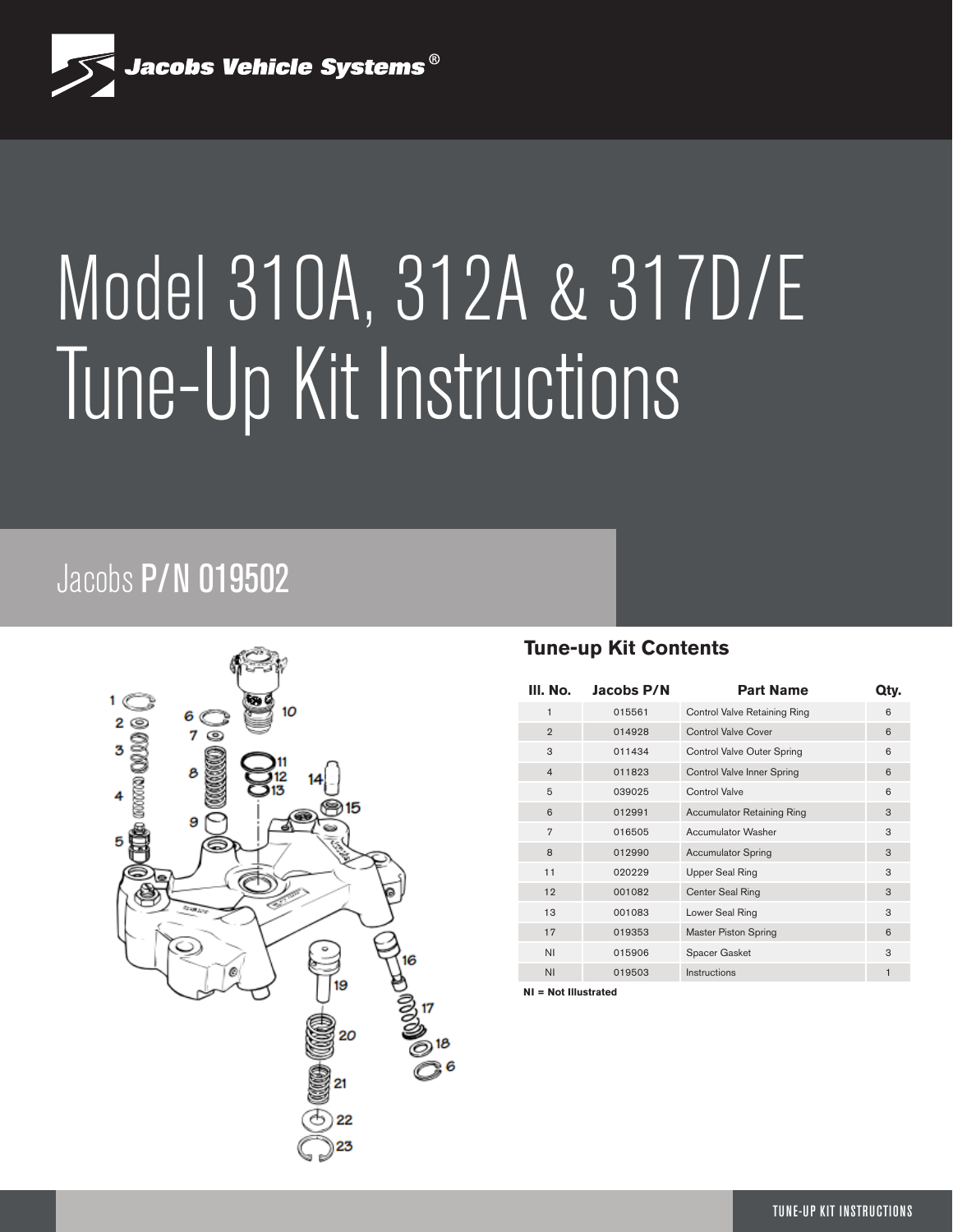## **General Information**

These instructions briefly describe how to properly remove, clean, and reinstall engine brake components. For additional information refer to Installation Manual P/N 021222 for 310A/312A (C10 and C12 engines), Installation Manual P/N 019642 for 310A (3176/B engines), Installation Addendum P/N 020684 for 3176 engines.

Use OSHA-approved cleaning solvent for cleaning parts. Original parts to be reused should be inspected for wear and replaced as required. Be sure to coat parts with clean engine oil when reinstalling them. Wear safety glasses where indicated.

### **Safety Precautions**

The following symbols in this manual signal conditions potentially dangerous to the mechanic or equipment. Read this manual carefully. Know when these conditions can exist. Then take necessary steps to protect personnel as well as equipment.



**WARNING** THIS SYMBOL WARNS OF POSSIBLE PERSONAL INJURY.

 $\Lambda$  caution

 THIS SYMBOL REFERS TO POSSIBLE EQUIPMENT DAMAGE.

INDICATES AN OPERATION, PROCEDURE OR INSTRUCTION THAT IS IMPORTANT FOR CORRECT SERVICE.

Fuels, electrical equipment, exhaust gases and moving engine parts present potential hazards that could result in personal injury. Take care when installing equipment or parts. Always wear safety glasses. Always use correct tools and follow proper procedures as outlined in this manual.

## **Access Engine Brake**



 NEVER REMOVE OR ADJUST ANY ENGINE BRAKE OR COMPONENT WITH THE ENGINE RUNNING.

#### **Access Engine Brake**

- 1. Thoroughly clean engine.
- 2. Remove the valve covers.
- 3. Disconnect the lead wires from the solenoid valves.
- 4. Remove the mounting nuts and washers from each engine brake housing. Remove the housings.

#### **Disassemble Housings**

The following describes the disassembly and inspection procedure for each component group. Note that during reassembly, the parts included in the kit are to replace the appropriate parts removed from the housing.

#### **Solenoid Valve**



DO NOT DISASSEMBLE OR TAMPER WITH THE SOLENOID VALVE. ENGINE DAMAGE COULD RESULT. THE SOLENOID VALVE IS NOT FIELD SERVICEABLE.

- 1. Disconnect the solenoid harness. Using 7/8" socket and extension, unscrew the solenoid valve.
- 2. Remove and discard the three rubber seal rings (see Fig. 1). If the lower ring stays in the bottom of the housing solenoid bore, remove with a seal pick.



- 3. Wash out the solenoid valve with an approved cleaning solvent. Use a brush to clean the oil screen. When clean, dry the valve with compressed air.
- 4. Clean out the solenoid valve bore in the housing. Use clean paper towels. Never use rags as they may have lint and residue which can plug the oil passageways.
- 5. Coat the new solenoid seal rings with clean lube oil. Install the upper and center seal rings on the solenoid body and the lower seal ring into the bottom of the solenoid bore in the housing (see Fig. 2).
- 6. Be sure the seals are seated properly and carefully screw the solenoid into the housing without unseating or twisting the seals. Torque the valve to 110 lb.-in. (12.5 Nm). Use this torque setting even if the solenoid specifies 60 lb.-in.



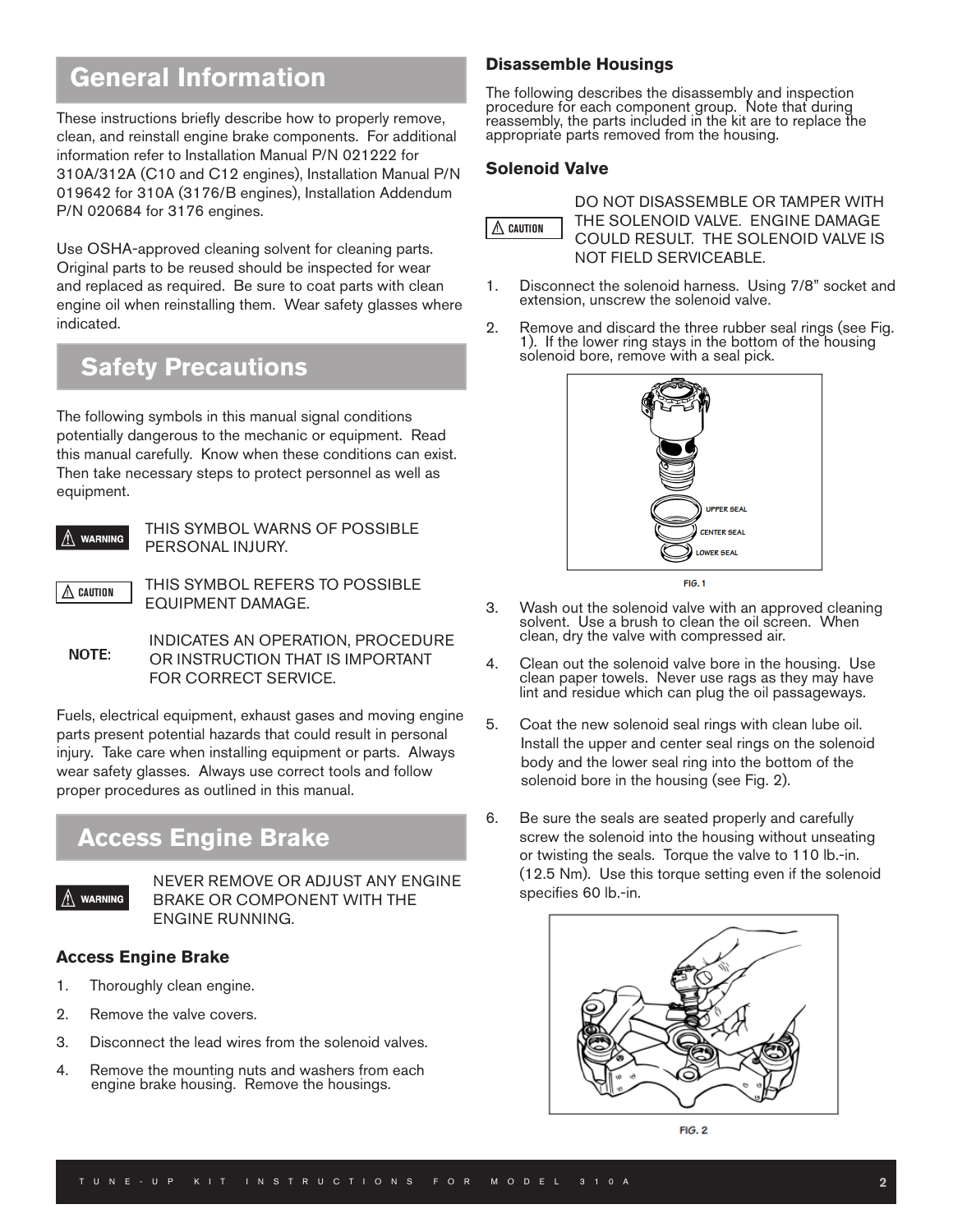#### **Control Valve**



REMOVE CONTROL VALVE COVERS CARE-FULLY AS THEY ARE UNDER LOAD FROM THE CONTROL VALVE SPRINGS. REMOVE WITH CARE TO AVOID PERSONAL INJURY.

1. Apply pressure on the control valve cover (1). Remove the retaining ring (2) using retaining ring pliers (see Fig. 3).



 $FIG. 3$ 

- 2. Slowly remove the cover until spring pressure ceases, then remove the two control valve springs (3).
- 3. Using needle-nose pliers, reach into the bore and grasp the stem of the control valve (4). Remove the control valve.
- 4. Thoroughly clean the control valve bore in the housing using clean paper towels.
- 5. Install the new control valves, springs, covers and retaining rings.

#### **Accumulator**



THE ACCUMULATOR SPRING IS UNDER STRONG COMPRESSION. USE CAUTION WHEN REMOVING THE RETAINING RING AND COVER. WEAR SAFETY GLASSES. IF THE SPRING IS ACCIDENTALLY DISCHARGED, PERSONAL INJURY MAY RESULT.

- 1. Push down on the accumulator cover using the appropriate diameter rod and remove the retaining ring (see Fig. 4).
- 2. Relieve pressure on the accumulator cover and remove the cover and spring.
- 3. Use a magnet to remove the piston from the accumulator bore.
- 4. Inspect the parts for wear or damage and replace if needed.
- 5. Reassemble by installing the piston, spring, cover and retaining ring.





#### **Slave Piston Adjusting Screw (Power-Lash/D-Lash)**

1. Loosen the slave piston adjusting screw locknut and remove the adjusting screw from the housing (see Fig. 5).



 $FIG. 5$ 

**NOTE:** 

THE PART NUMBER FOR THE SCREW IS LOCATED AT THE TOP OF THE SCREW NEXT TO THE SCREWDRIVER SLOT. RE-FER TO THE PARTS MANUAL FOR PART NUMBER IDENTIFICATION.



DO NOT ADJUST OR TAMPER WITH THE ADJUSTING SCREW ASSEMBLY. ENGINE DAMAGE COULD RESULT.

- 2. Clean in an approved cleaning solvent.
- 3. Inspect the slave piston adjusting screw. The plunger on both the Power-Lash and the D-Lash should protrude from the bottom of the screw and should move freely. The Power-Lash should have light spring pressure present when depressed (see Fig. 6 on page 4). The D-Lash does not contain a spring. Replace the entire screw assembly if any defect is found.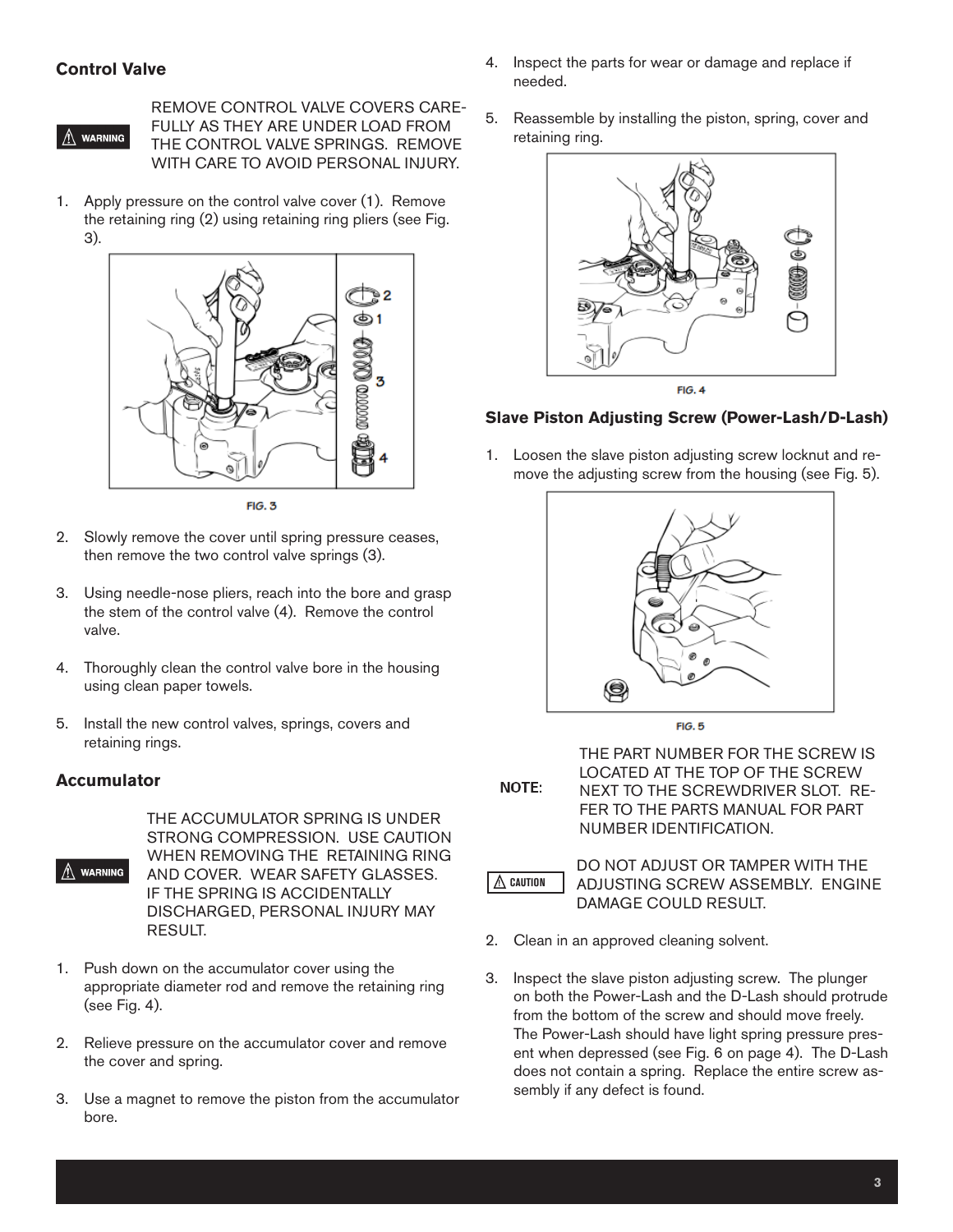

#### **Master Piston**

- 1. Press down on the master piston retaining washer to relieve the spring force. While holding the washer, use a pair of snap ring pliers to remove the retaining ring from the groove. Carefully release the retainer and remove it along with the old spring.
- 2. Remove the master piston from the bore. Clean in an approved solvent and inspect for wear on the piston and foot. Also inspect the bore.
- 3. Install a new master piston return spring by inserting the small end into the bore. The large coil, identified by white paint, should be facing out.
- 4. Place the retaining washer and snap ring over the foot of the master piston and compress them into the bore. Using snap ring pliers, replace the snap ring in the groove to retain the master piston.



- 5. Ensure the snap ring is properly engaged in the groove by gently grasping the master piston foot and pulling out until the master piston bottoms on the retaining washer. Release the master piston. If the assembly is correct, all parts should return to their original position.
- 6. Repeat this procedure on the remaining 5 locations.

AFTER THE NEW SPRING IS INSTALLED WITHIN THE RETAINING WASHER AND SNAP RING, IT IS NORMAL TO BE ABLE TO NOTE: SEE THE SPRING IN THE BORE AROUND THE RETAINING WASHER.

#### **Slave Piston**



WEAR SAFETY GLASSES. REMOVE THE SLAVE PISTON CAREFULY. THE SLAVE PISTON IS UNDER HEAVY COMPRESSION. IF THESE INSTRUCTIONS ARE NOT FOL-LOWED AND PROPER TOOLS NOT USED, THE SPRING COULD BE DISCHARGED WITH ENOUGH FORCE TO CAUSE PER-SONAL INJURY.

1. Remove the locknut (3) (Fig. 8) from the slave piston adjusting screw (1). Back out the adjusting screw until the slave piston is fully retracted (screw is loose).



- 2. Place the hole in the clamp fixture (2) over the slave piston adjusting screw.
- 3. While holding the fixture in position, screw the holder down over the slave piston (4) until the spring retainer (7) is contacted (see Fig. 9).



- 4. Turn the handle slowly until the retainer is depressed about 0.040" (1 mm), relieving pressure against the retaining ring (8).
- 5. Remove the retaining ring with retaining ring pliers. Back out the holder until the springs (5, 6) are loose. Remove the fixture.
- 6. Remove all components, ensuring there is no binding or burrs. Clean in an approved cleaning solvent. Inspect parts and replace as necessary.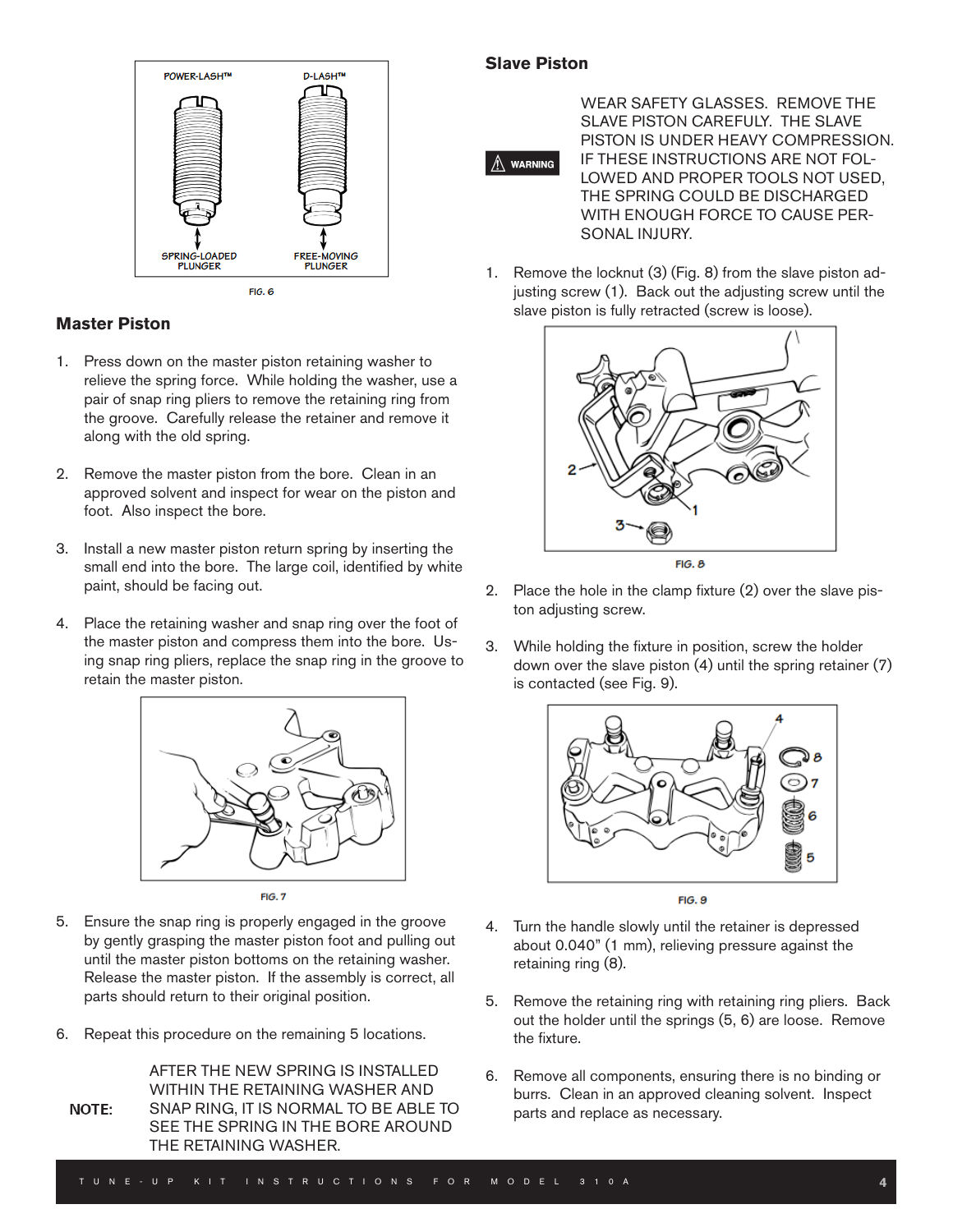#### BE SURE COMPONENTS ARE REASSEM-**NOTE:** BLED IN PROPER ORDER (SEE FIG. 9).

- 7. Use the clamp fixture to reinstall the piston and springs. Be sure the retaining ring is placed on the retainer before screwing the clamp-holder down over the slave piston.
- 8. Compress the slave piston springs down until the retainer is about 0.040" (1 mm) below the retaining ring groove. Reinstall the retaining ring. Be sure the retaining ring is fully seated in the groove.
- 9. Remove the slave piston tool slowly to insure proper seating of retaining ring.

#### **Brake Housing Installation**

1. Refer to Fig. 10. Torque the cylinder head bolt spacer (1) to 70 lb.-ft. (95 Nm). Torque the brake mounting studs (2) to 70 lb.-ft. (95 Nm).



**FIG. 10** 

2. Refer to Fig. 11. Position the engine brake housings on the mounting stud nuts and install the Jacobs hold-down nuts (1) on the brake mounting studs. Torque to 59 lb.-ft. (80 Nm).



**FIG. 11** 

- 3. Refer to Fig. 11. Install the 70 mm bolts (2) through the housing into the spacer (one per housing) and torque to 41 lb.-ft. (55 Nm).
- 4. Refer to Fig. 12. Be sure the slave piston foot (1) is aligned squarely over the bridge screw and pin assembly (2) to insure full contact of the exhaust valve stem. Reposition the housing if necessary.



#### **Slave Piston Adjustment**

#### **Slave Piston Adjustment Sequence**

| <b>Set Engine</b>      | <b>Set Slave Piston No.</b> |
|------------------------|-----------------------------|
| Cyl. #1 TC Compression | 1.3.5                       |
| Cyl. #6 TC Compression | 2, 4, 6                     |

#### **Slave Piston Clearance Setting**

| Engine | <b>Engine S/N</b> | <b>Clearance</b>    | Gage P/N |
|--------|-------------------|---------------------|----------|
| 3176B  | 9CK               | $0.025$ " (0.64 mm) | 022045   |
| $C-10$ | 2PN               | $0.025$ " (0.64 mm) | 022045   |

1. With the exhaust valves closed on the cylinder to be adjusted, insert the proper Jacobs' feeler gage (2) between the slave piston and the actuating pin (3) in the valve bridge adjust screw (see Fig. 13).





- 2. Turn the slave piston adjusting screw (1) in until a slight drag is felt on the feeler gage.
- 3. Hold the adjusting screw in this position and tighten the locknut to 25 lb.-ft. (35 Nm).
- 4. Rotate the engine 360° and set the clearance on the remaining slave pistons.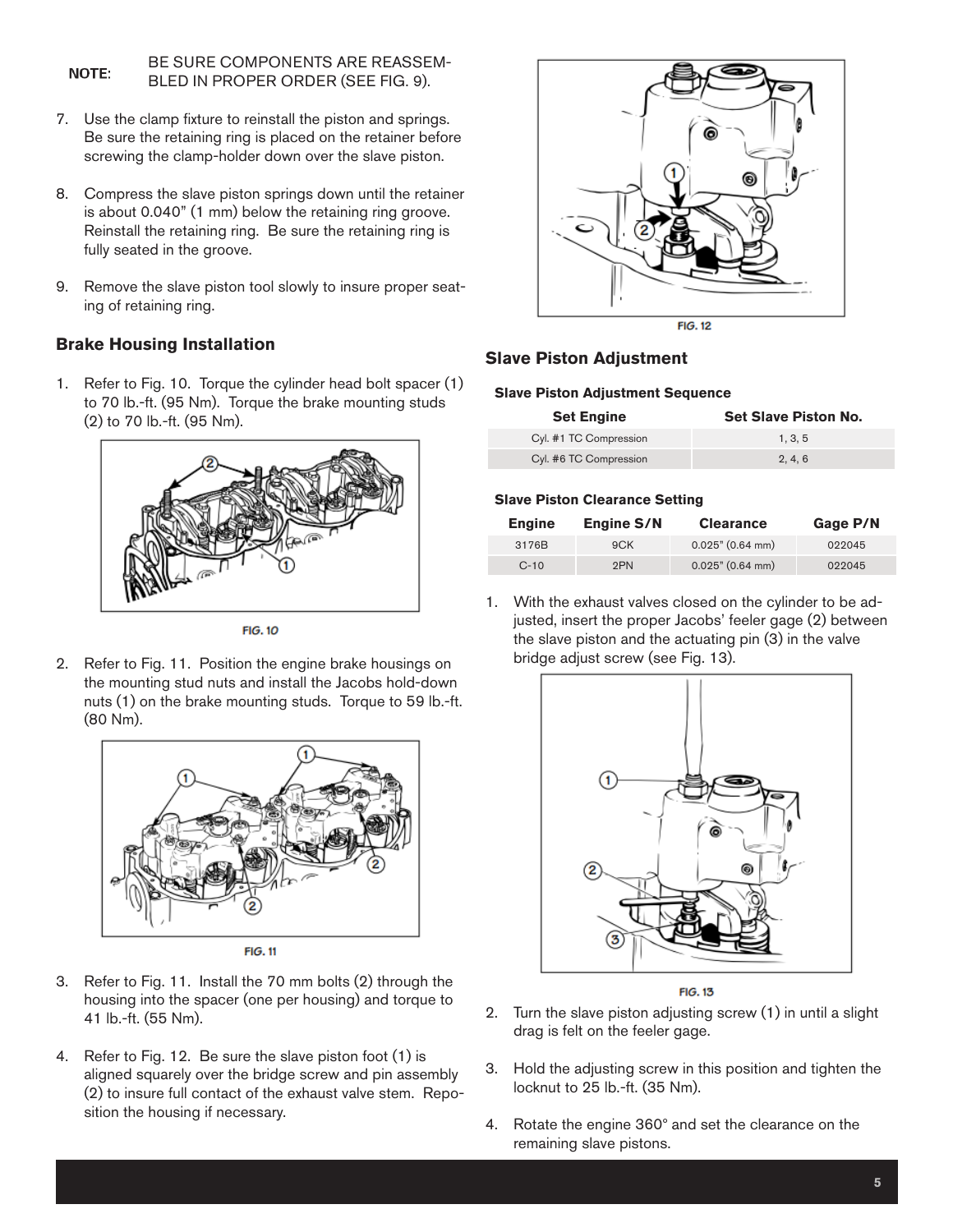#### **Spacer Installation**

#### **Bleed Engine Brake Housings**

1. Be sure the seal is seated in the groove at the bottom of the surface of the Jacobs' spacer (see Fig. 14).



A 0.375" (9.5 MM) GAP SHOULD BE LEFT BETWEEN EACH END OF THE GASKET AND THE SPACER.



2. Connect both solenoid lead wires to the terminal lead outs on the solenoids (see Fig. 15).

#### THE SOLENOID LEAD WIRES ARE NOT POLARITY SENSITIVE AND MAY BE CON-**NOTE:** NECTED IN EITHER DIRECTION.



FIG. 15

3. Install the three Jacobs' spacers on the valve cover base (see Fig. 16, only 2 shown for clarity).



**FIG. 16** 

WEAR EYE PROTECTION AND DO NOT EXPOSE YOUR FACE OVER THE ENGINE AREA. TAKE PRECAUTIONS TO PREVENT OIL LEAKAGE ONTO THE ENGINE.

#### $\wedge$  warning

WHENEVER THE ENGINE IS RUNNING WITH THE VALVE COVERS REMOVED, OIL SPLASHING IN THE ENGINE AREA COULD CAUSE PERSONAL INJURY.

- 1. Start the engine and allow to run for a few minutes.
- 2. Depress and release the engine brake solenoid disc several times to allow the housing to be filled with oil (see Fig. 17).





 $FIG. 17$ 

- 3. Watch the master piston to be sure it is moving down onto the injector rocker arm pad.
- 4. Watch the slave piston assembly. It should move down to contact the pin in the exhaust valve screw.
- 5. Check each housing to be sure they are functioning.
- 6. Shut down the engine. Clean the gasket surface for the cover.